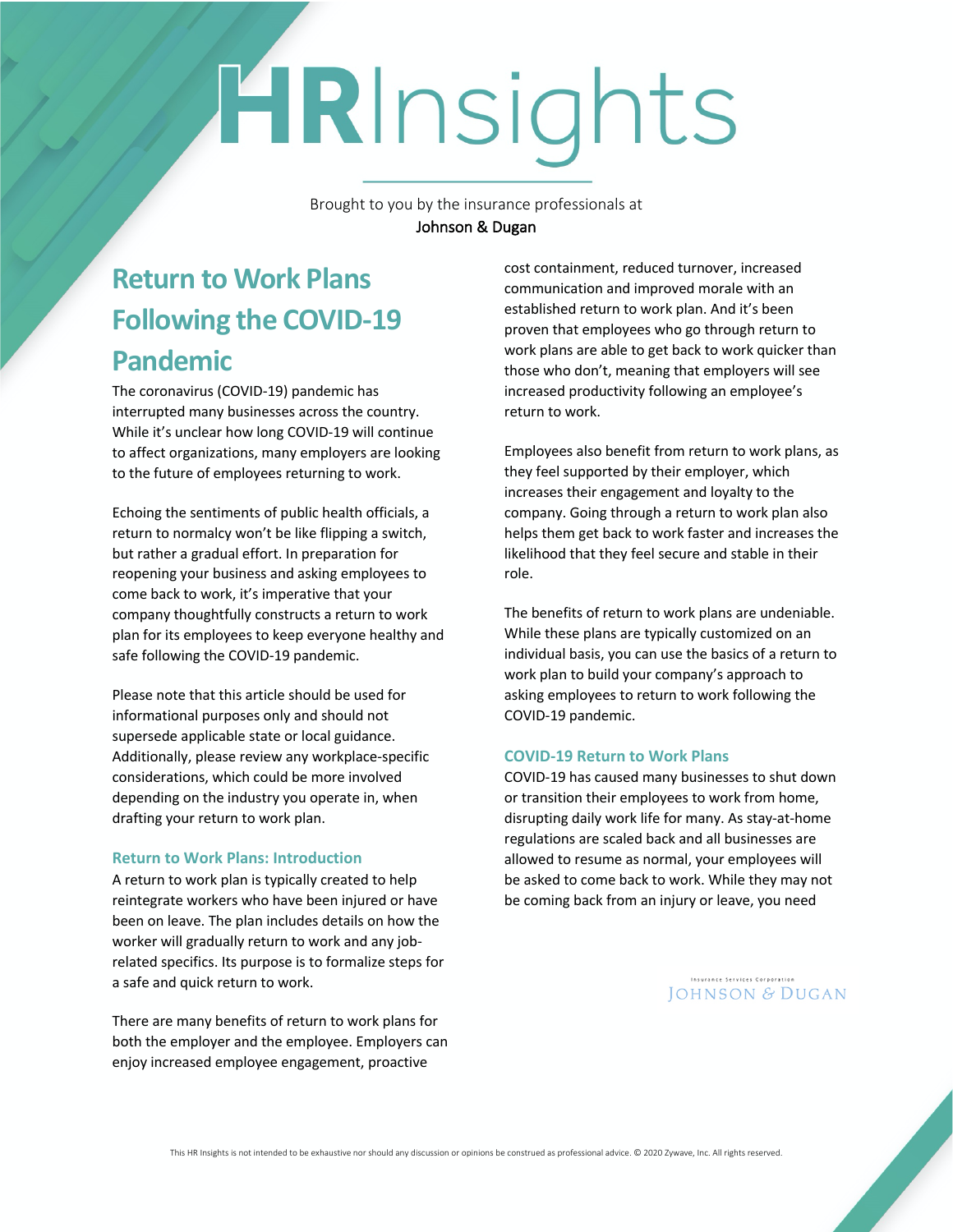### **HR**Insights

to have a plan in place for all employees to safely and successfully return to work.

While you may need to tailor your organization's COVID-19 return to work plan to employees' specific needs (e.g., child care arrangements, caregiving responsibilities and health issues), having a generalized plan in place can help you safely reopen your business.

Your COVID-19 return to work plan should include the following:

- **Anticipated return to work date**—With the uncertainty that COVID-19 has brought, it's important to give clear information and dates when employees are to return to work whenever possible. Be sure to be flexible with your dates, though, as local and state orders are frequently updated.
- **Disinfecting and cleaning measures**—Because COVID-19 can remain on surfaces long after they've been touched, it's important that your business frequently cleans and disinfects the facility. Some best practices include:
	- o Cleaning and disinfecting all frequently touched surfaces in the workplace, such as workstations, keyboards, telephones, handrails and doorknobs.
	- o Discouraging workers from using other workers' phones, desks, offices, or other tools and equipment, when possible. If necessary, clean and disinfect them before and after use.
	- o Providing disposable wipes so that commonly used surfaces can be wiped down by employees before each use.
- **Social distancing protocol**—Social distancing is the practice of deliberately increasing the physical space between people to avoid spreading illness. In terms of COVID-19, social distancing best practices for businesses can include:
	- o Avoiding gatherings of 10 or more people
	- o Instructing workers to maintain at least 6 feet of distance from other people
	- o Hosting meetings virtually when possible
- o Limiting the number of people on the job site to essential personnel only
- o Discouraging people from shaking hands
- **Employee screening procedures**—To keep employees safe, consider conducting screening procedures to identify potentially ill employees before they enter the office. The Equal Employment Opportunity Commission permits employers to measure employees' body temperatures before allowing them to enter the worksite. Any employee screening should be implemented on a nondiscriminatory basis, and all information gleaned should be treated as confidential medical information under the Americans with Disabilities Act—specifically, the identity of workers exhibiting a fever or other COVID-19 symptoms should only be shared with members of company management with a true need to know. Be sure to notify employees that you will be screening them to avoid any surprises.
- **Employee safety training**—Your return to work plan should include detailed safety training guidance to ensure that all employees understand how they can prevent the spread of COVID-19. Your plan should discuss the following safety training topics:
	- § **Respiratory etiquette and hand hygiene** Businesses should encourage good hygiene to prevent the spread of COVD-19. This can involve:
		- Providing tissues and no-touch disposal receptacles
		- Providing soap and water in the workplace
		- Placing hand sanitizers in multiple locations to encourage hand hygiene
		- Reminding employees to not touch their eyes, nose or mouth
	- § **Personal protective equipment (PPE)**—PPE is equipment worn by individuals to reduce exposure to a hazard, in this case, CVOID-19. Businesses should focus on training workers on proper PPE best practices. Employees should understand how to